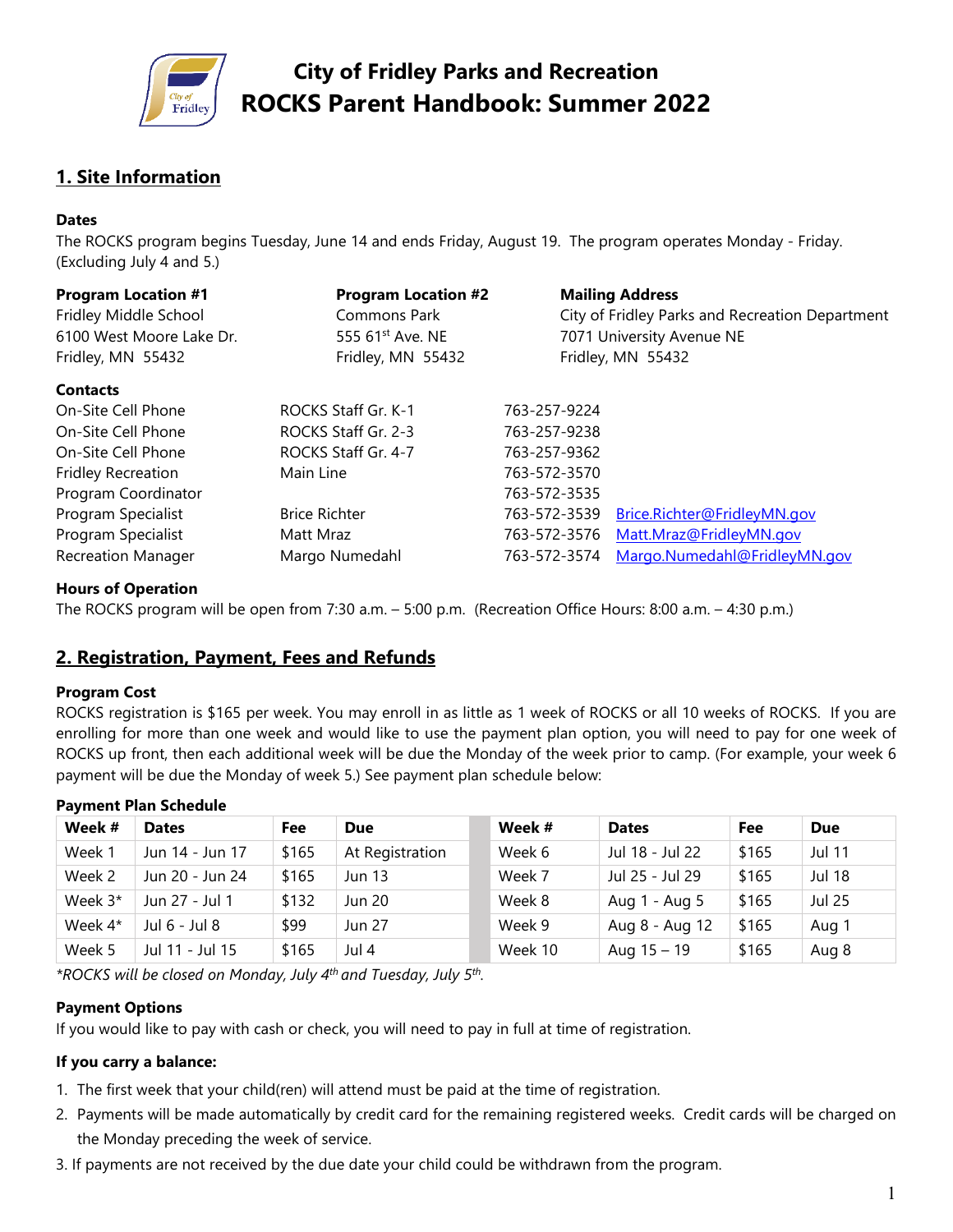**Refunds & Cancellation:** Cancellations must be made by 1 week prior to your scheduled week to receive a refund.

#### **Fees**

Early Arrivals & Late Pick-ups: It is expected that you will not drop your child off at ROCKS prior to 7:30 a.m. and that your child will be picked up by 5:00 p.m. A fee of \$5 for every 5 minutes your child is at the building outside of the advertised time will be charged at the time of pick-up.

### **3. Daily Guidelines**

#### **Arrival/Early**

Program guidelines require a staff member to be present when signing your child in and out. If your child is arriving later than 8:30 a.m. or leaving before 4:30 p.m., please locate and sign in/out with a staff person.

#### **Authorized Release/Emergency Contacts**

The ROCKS program staff will not release children to anyone who is not listed on the Authorized release form. To add or delete those authorized to pick-up your child, complete a "change of release form" or call the Rec Office at 763-572-3570.

#### **Transportation**

Parents are responsible for transporting children to the site in the morning and picking up in the afternoon. During Wednesday trips, transportation will be provided to and from the trip destination by Voigt's Bus Company. Recreation staff will supervise children as they walk from the Fridley Middle School to Commons Park. On occasion, children will be transported by staff in the Recreation passenger van.

#### **Lunch & Snacks**

Parents will need to provide a labeled lunch and 2 snacks each day (refrigeration is not available). The ROCKS program does not provide lunch. Occasionally we will provide a special snack, please include any allergies your child has on your registration form. You can also update your household information anytime using our online registration system.

#### **Personal Belongings**

Please use discretion in the value of items that you bring to the program. We recommend that all items be labeled with your child's name. The ROCKS program is not responsible for the loss or damage of personal belongings. Trading cards, electronics and other toys that cause distraction from organized activities should remain at home.

#### **Open Swim**

We will attend open swim at Fridley Middle School once per week. Please check your weekly ROCKS update for details and send a swimsuit and towel with your child on the scheduled date.

#### **Proper Clothing**

Children should be adequately dressed for indoor and outdoor activities during the time they are at ROCKS. Children will be going outside everyday (except during inclement weather) and should bring sunscreen. This is an active program; therefore, children must wear tennis shoes or sandals that strap on, flip flops are not allowed.

#### **Communication**

Please check the table each day when dropping off your child(ren). We will have weekly newsletters, reminders and schedules at the check-in table each day.

#### **Wednesdays Special Events & Field Trips**

Each week we will have a new and different activity or field trip on Wednesdays. Activities and trips are subject to change.

| Wk | <b>Date</b>   | <b>Event/Field Trip</b>               | Wk | <b>Date</b>   | <b>Event/Field Trip</b> |
|----|---------------|---------------------------------------|----|---------------|-------------------------|
|    | Jun 15        | No trip/event                         | 6  | Jul 20        | Como Zoo and Como Town  |
|    | <b>Jun 22</b> | Outdoor Adventure School-Three Rivers |    | <b>Jul 27</b> | Bunker Beach Water Park |
|    | <b>Jun 29</b> | SkyZone Trampoline Park               | 8  | Aug 3         | Nickel Jamboree         |
|    | Jul 6         | No trip/event                         | 9  | Aug 10        | Jolly Pops Concert      |
|    | Jul 13        | Wet & Wild Water Party                | 10 | Aug 17        | Cascade Bay Water Park  |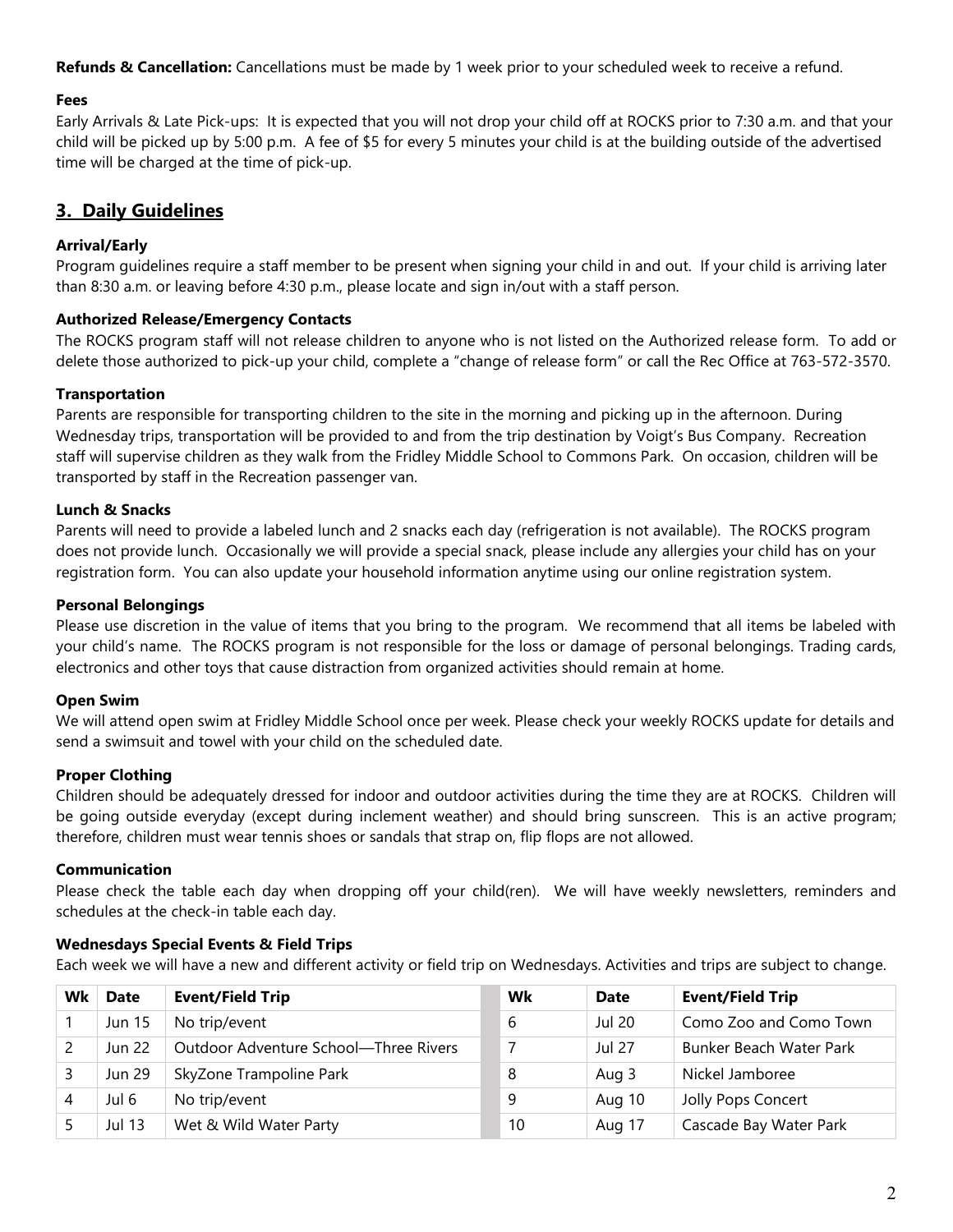# **4. Illness/Medical Emergencies**

# **Absence**

If a child will be absent from the program for any reason, please notify us as soon as possible by calling the Recreation Department at 763-572-3570. No refunds will be given if your child misses the program due to illness.

### **Illness**

A child should not attend if they display any of the following symptoms:

- **Fever of 100 degrees •** Vomiting
- Diarrhea

**Undiagnosed rash** 

- **Severe Cold**
- **Untreated eye infection**

 $H$  Head lice or nits

A child must be free from symptoms and/or on medication for **24 hours prior** to returning to the program. The child should not attend if he/she is in the communicable stages of an illness or is unable to participate in regular activities. For the safety and well-being of participants and staff, parents/participants must notify the Recreation Office at 763-572-3570 of the situation at the time of diagnosis. Participants will be notified (subject's name will not be disclosed) of the situation so that appropriate precautions may be taken.

### *Symptoms relating to COVID-19*

Our programs follow the current CDC and Minnesota Department of Health guidelines. Parents/ Guardians will be required to sign a COVID-19 Specific Park and Recreation Activity Waiver on the first day of the program. The current guidelines will be emailed to participants with the Welcome information and can also be found here [www.health.state.mn.us/diseases/coronavirus/schools](http://www.health.state.mn.us/diseases/coronavirus/schools)

### **Mask usage will follow current facility recommendations.**

If a child displays any symptoms of illness:

- 1. A parent/guardian will be notified. If the parent cannot be reached, the emergency contacts listed on the emergency form will be called.
	- Until the parent/guardian arrives:
		- A. The child will be kept as comfortable as possible.
		- B. The child will be separated from the other children, but within sight and hearing of the program staff.
- 2. If neither a parent nor the emergency contacts can be reached, or if a parent is delayed in picking up the child:
	- A. Staff will continue to assess the child's condition.
	- B. If the staff feels the child's condition warrants medical attention, the child's source of health care will be notified or 911 will be called. The ROCKS Program staff are not allowed to transport children.

### **Emergencies**

The ROCKS program staff will take whatever emergency measures are judged necessary for the care and protection of your child while they are under their supervision. In case of a medical emergency, 911 will be called. In some medical situations, the ROCKS staff will need to contact emergency medical services before the parent, the child's physician, and/or other adults acting on the parents' behalf, is notified. Any expenses incurred will be the responsibility of the child's family.

### **Medication**

If your child requires daily or emergency medication, you may send it with him/her. The ROCKS staff will remind children to take medication during the ROCKS program only if a current medication form is on file with the program. Forms are available from Cindy Morrissey, the On-site Coordinator. Medication must be sent in an original labeled bottle. Your pharmacist may divide the prescription if you wish. All medication must be given to the On-site Coordinator upon arrival.